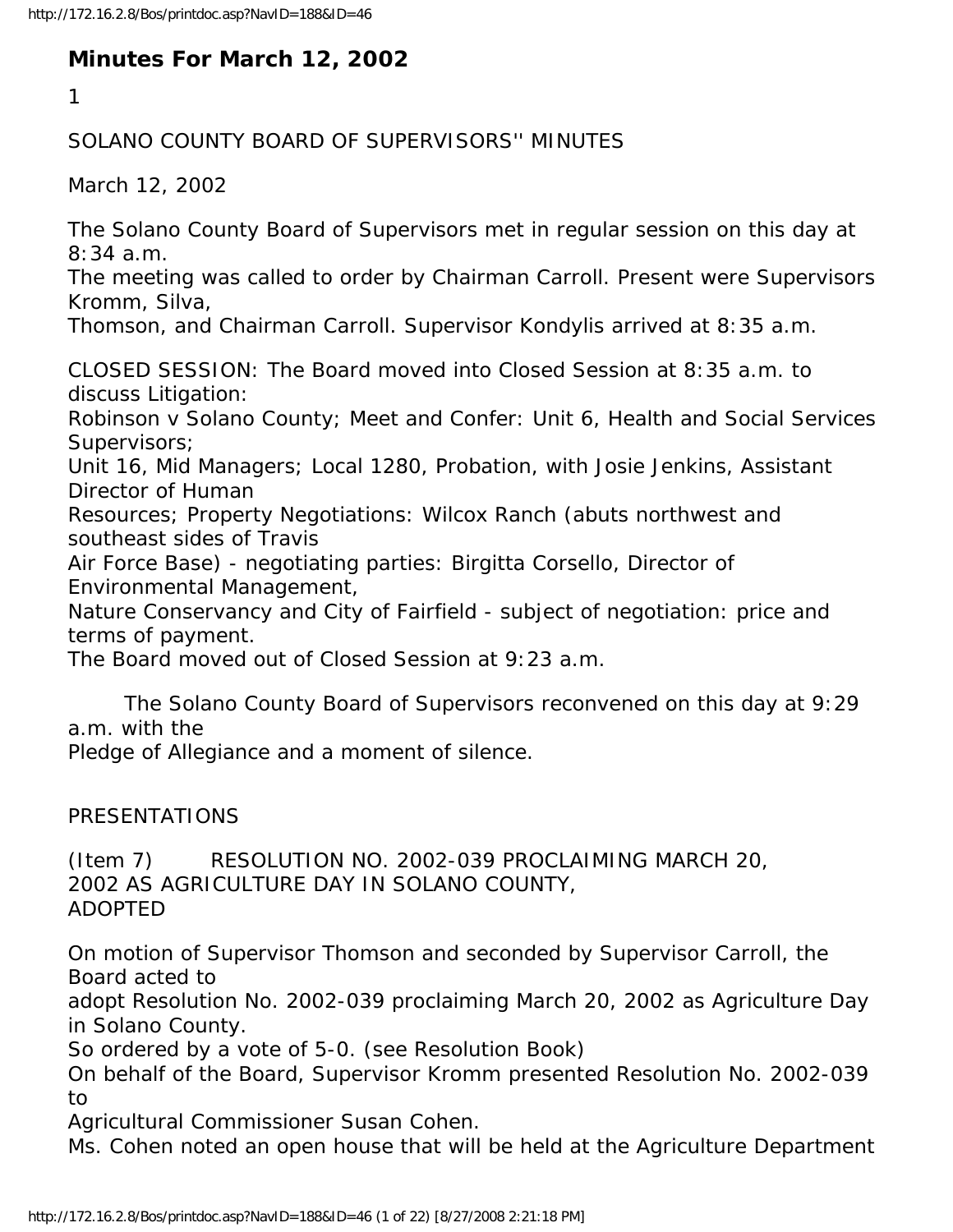on March 20,

2002, and discussed the various activities, demonstrations and displays that will be presented.

ITEMS FROM THE FLOOR

APPEARANCE BY DONALD TIPTON, RE BREACH OF CONFIDENTIALITY

Donald Tipton, Vallejo, voiced concerns regarding the breach of confidentiality in the use of the names of people filing code violation complaints. Mr. Tipton feels a policy is needed on confidentiality. APPEARANCE BY CATHY ANN HEWITT RE VARIOUS ISSUES

 Cathy Ann Hewitt, Benicia, briefly discussed the election process and the number of voters,

problems effecting children, the need for anonymity, and encouraged rural community education.

APPROVAL OF AGENDA

On motion of Supervisor Kondylis and seconded by Supervisor Silva, the Board acted to

approve the submitted Agenda, incorporated herein by reference, with the following modifications:

 (Item 13) Receive the FY2002/03 Criminal Justice (Booking) Fee Report and set a date for a noticed/published hearing. Suggested date for noticed/ published hearing: May 7, 2002 at 9:00 a.m., removed from the Consent Calendar.

So ordered by a vote of 5-0.

CONSENT CALENDAR

On motion of Supervisor Kondylis and seconded by Supervisor Thomson, the Board acted to

approve the following Consent Calendar items by a vote of 5-0.

(Item 14) RESOLUTION NO. 2002-040 AMENDING THE LIST OF NUMBERS AND CLASSIFICATIONS OF POSITIONS WITHIN SOLANO COUNTY (PROBATION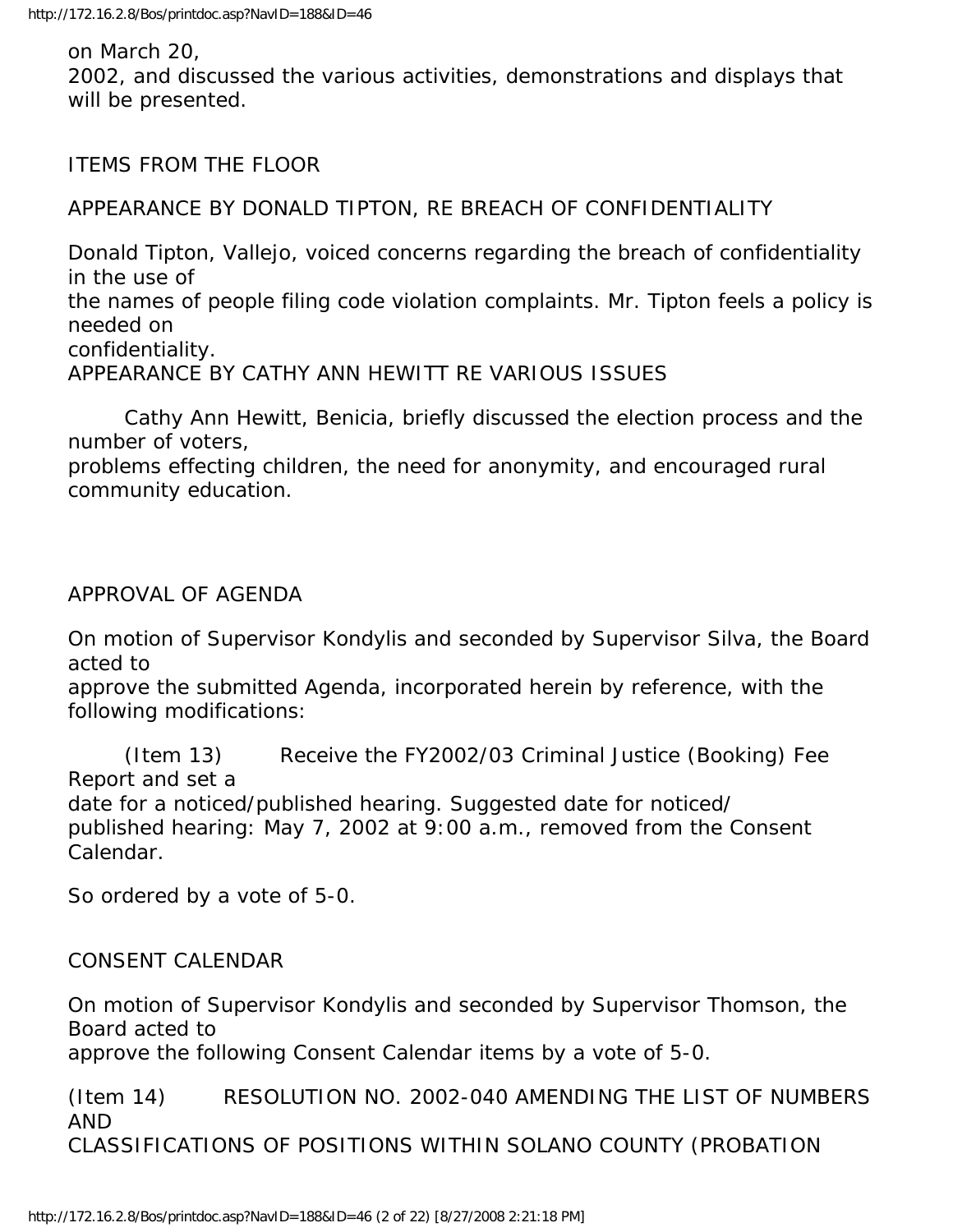DEPARTMENT), adopted. (see Resolution Book)

(Item 15) AGREEMENT WITH STATE TO PARTICIPATE IN THE CALIFORNIA MULTI-

JURISDICTIONAL METHAMPHETAMINE ENFORCEMENT TEAM GRANT PROGRAM, as outlined in the Agenda Submittal from Sheriff''s Department dated

March 12, 2002, incorporated herein by reference, approved and Chairman authorized to sign said authorization on behalf of Solano County.

 APPROPRIATION TRANSFER FROM UNANTICIPATED REVENUE IN THE AMOUNT OF \$257,000, as outlined in the Agenda Submittal from Sheriff''s Department dated March 12, 2002, incorporated herein by reference, approved.

RESOLUTION NO. 2002- 041 AMENDING THE LIST OF NUMBERS

AND

CLASSIFICATIONS OF POSITIONS WITHIN SOLANO COUNTY (SHERIFF''S DEPARTMENT), adopted. (see Resolution Book)

PURCHASE OF FIXED ASSET RE CALIFORNIA MULTI-

JURISDICTIONAL

METHAMPHETAMINE ENFORCEMENT TEAM GRANT PROGRAM, as

outlined in the Agenda Submittal from Sheriff''s Department dated March 12, 2002,

incorporated herein by reference, approved.

(Item 16A) RESOLUTION NO. 2002-042 OF SUMMARY VACATION OF A DRAINAGE EASEMENT IN THE GREEN VALLEY AREA, adopted. (see Resolution Book)

(Item 16B) AGREEMENT WITH SLENDER ENTERPRISES, INC. RE REIMBURSEMENT

FOR ROAD DAMAGES, as outlined in the Agenda Submittal from the Department

of Transportation dated March 12, 2002, incorporated herein by reference, approved

and Chairman authorized to sign said contract on behalf of Solano County.

## ORDERS

(Item 13) PUBLIC HEARING FOR THE FY2002/03 CRIMINAL JUSTICE (BOOKING) FEE, SET FOR MAY 7, 2002 AT 9:00 A.M.

The Board was provided with an Agenda Submittal from the Auditor-Controller dated

March 12, 2002, incorporated herein by reference, regarding setting a public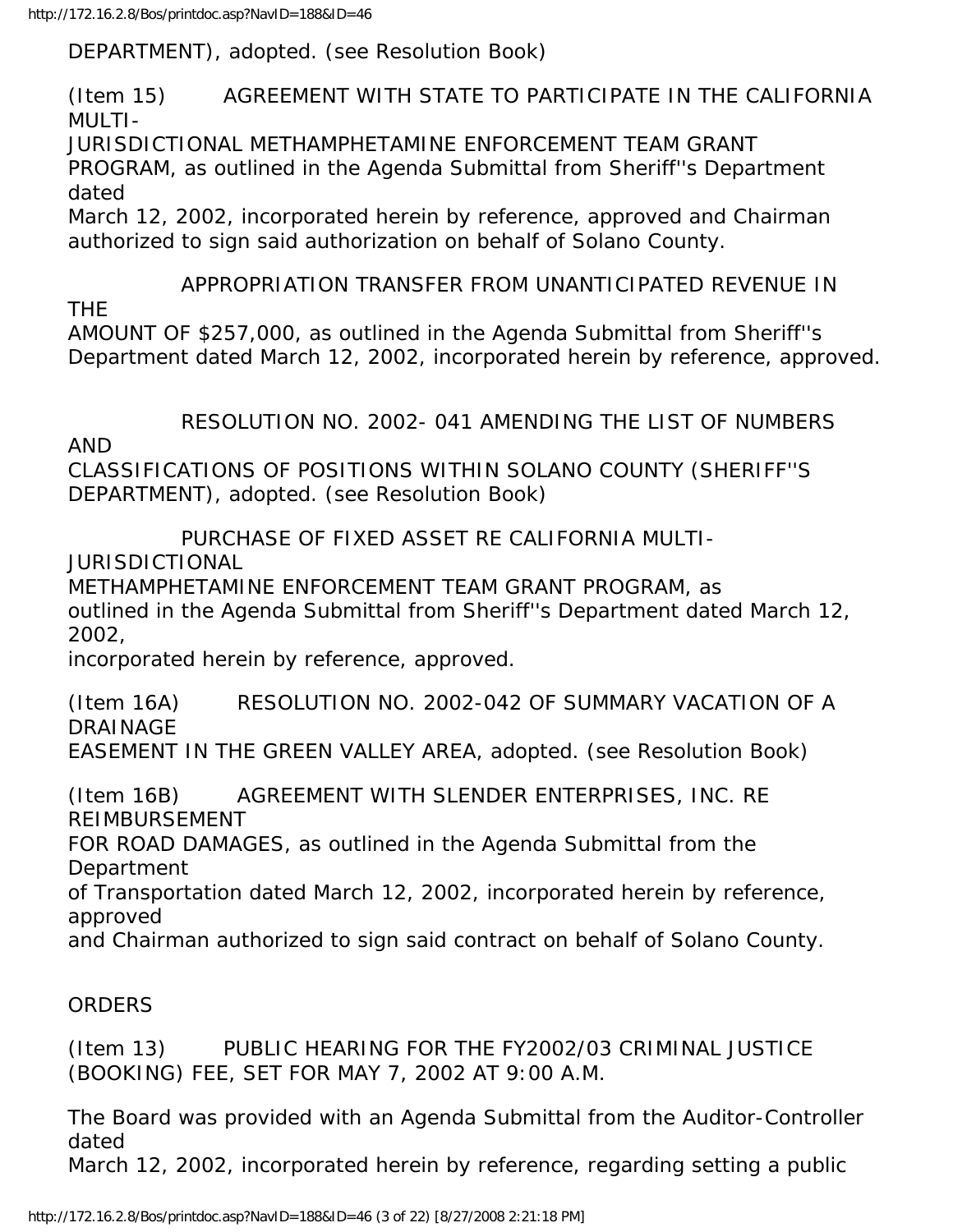hearing to consider

the Criminal Justice Booking Fee for fiscal year 2002/2003.

There was a brief discussion regarding the increase in jail populations, the need for

additional facilities, master facility planning, jail stays, programs to reduce jail populations, and

the nexus to drugs to almost all cases in the jail.

Responding to questions posed by Supervisor Silva regarding notification of public safety

agencies in the County, County Administrator Michael Johnson noted the statutory requirement

for due notice to the cities. Sheriff Gary Stanton noted he would notify all police chiefs in the

County.

Cathy Ann Hewitt, Benicia, reminded people that drugs do hurt people, noted the need for

community based policing, the zero tolerance policy in Benicia, and feels that people working

together can make a difference.

 On motion of Supervisor Kondylis and seconded by Supervisor Kromm, the Board acted

to set the public hearing to consider the FY 2002/03 Criminal Justice (Booking) Fee, for May 7,

2002 at 9:00 a.m. So ordered by a vote of 5-0.

(Item 18A) MANAGEMENT AND ORGANIZATIONAL REVIEW BY PUBLIC RESOURCE CONSULTANTS, INC. RE PUBLIC ADMINISTRATOR''S OFFICE, RECEIVED

 IMPLEMENTATION PLAN FOR CONSOLIDATION OF THE PUBLIC ADMINISTRATOR''S OFFICE INTO PUBLIC GUARDIAN/ CONSERVATOR''S OFFICE APPROVED

COUNTY WORK HOUR POLICY REAFFIRMED

Britt Ferguson, County Administrator''s Office, reviewed the information contained in the

Agenda Submittal from his department dated March 12, 2002, incorporated herein by reference,

regarding an organizational and management review of the Public Administrator''s Office and

implementation plan to incorporate the Public Administrator''s Office with the Public

Guardian/Conservator''s Office.

Marilyn Luke, Public Resource Consultants, Inc. (PRC), reviewed the primary areas of

the report, noting the activities that were in progress when the review began,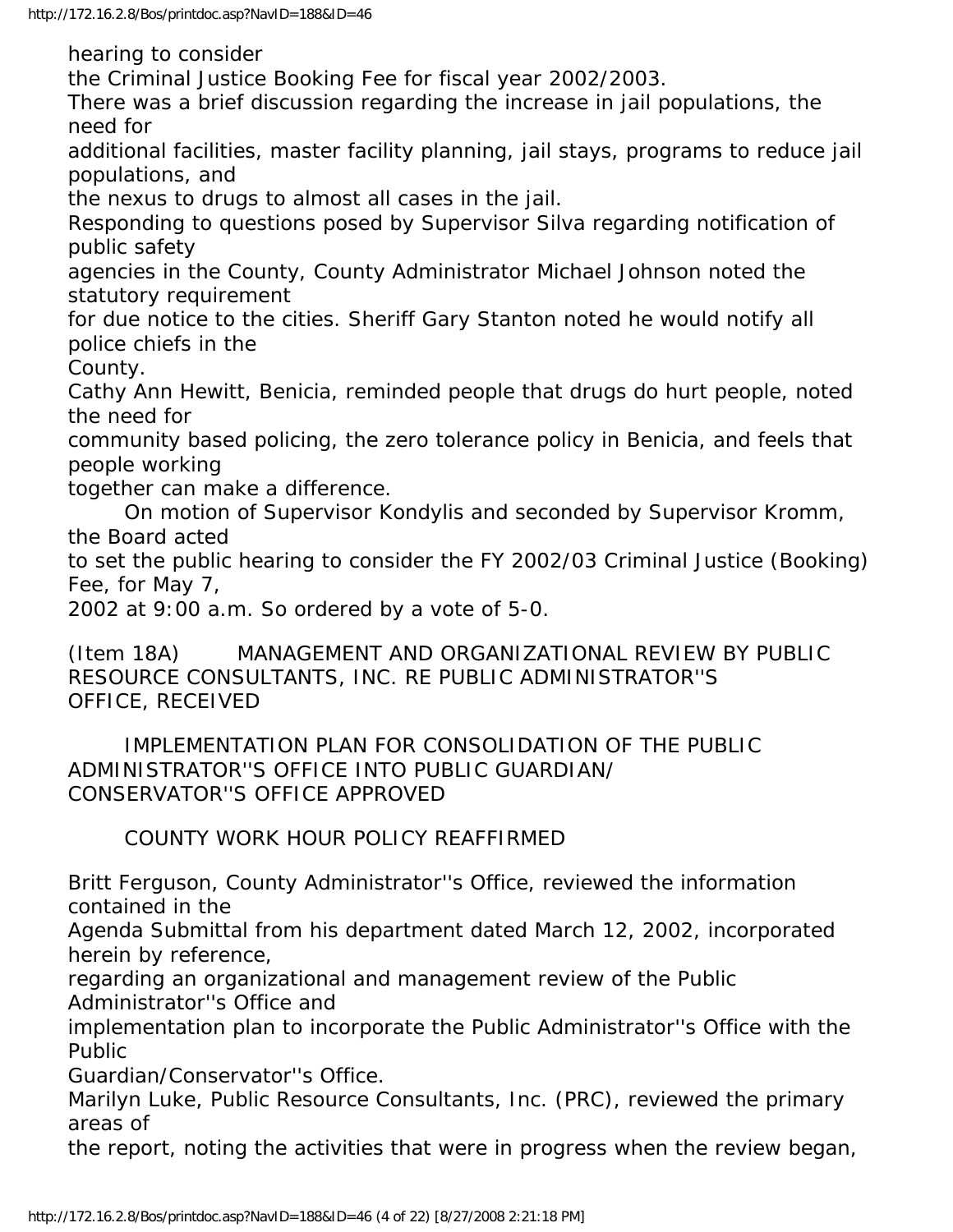areas that need

attention, restructure of the organization, employee issues, hours of operations, information for

management through the use of improved software, continue current efforts to improve services,

and the need to prepare a good solid management and organizational structure for the transition

of the Public Administrator into the Public Guardian''s Office.

Responding to questions posed by Supervisor Kondylis regarding the database, Ms. Luke

discussed the update to the software that is now occurring, which will provide good tools for

management decisions and tracking client services.

Responding to questions posed by Supervisor Kondylis regarding the transferring of the

funding of the Public Administrator function, Ms. Luke noted difficulties in determining the

revenue and expenditures of the Public Administrator, and feels a portion of the Coroner''s/Public

Administrator''s budget should follow. Mr. Ferguson noted work will be done to identify costs

for the Public Administrator.

Responding to questions posed by Supervisor Kondylis relative to the Public Administrator being an elected position, John Taylor, County Administrator''s Office noted

adoption of an ordinance effective January 2003 that removes the responsibility of the Public

Administrator from the responsibility of the Sheriff. Mr. Taylor discussed the transition from the

Sheriff''s Office along with the additional recommendations from his office.

Responding to questions posed by Supervisor Kondylis relative to a oversight group for

the Public Administrator function, and the elimination of staff flex time, Public Guardian/

Conservator Gail Lamkins noted state and national organizations that can assist with doing

audits, and that the County Auditor/Controller''s Office is completing an audit of the programs in

her department.

Responding to concerns by Supervisor Kondylis to ensure the clients are getting the best

possible service, Ms. Lamkins noted benefits now available to better track client activities.

Assistant County Counsel Wendy Getty discussed the impacts of the recommendations on her

department. Ms. Getty noted frequent contact with a patient advocacy group and work being done by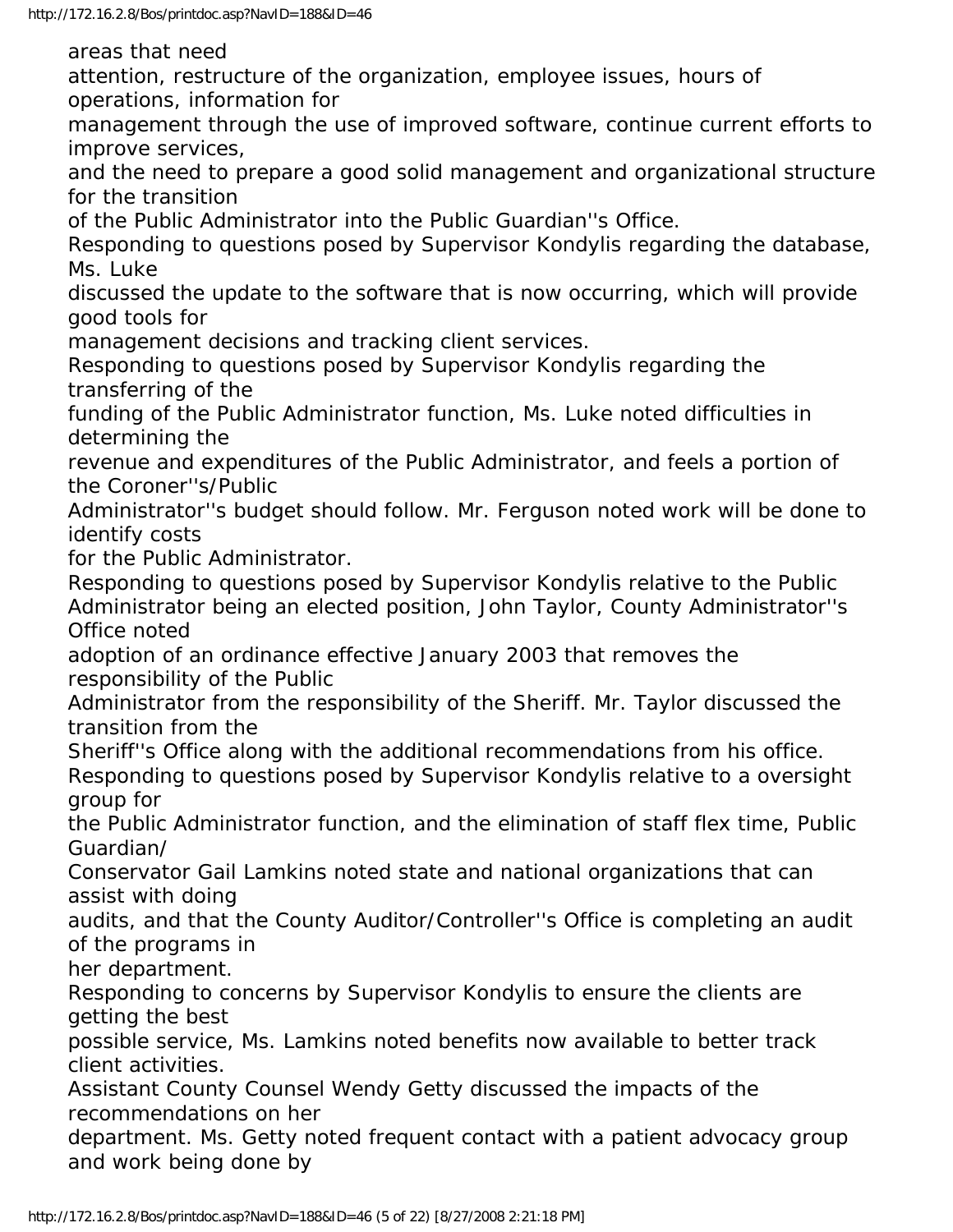Ms. Lamkins that could address any audit issues.

Responding to questions posed by Supervisor Silva regarding the additional recommendations of the County Administrator''s Office, County Administrator Michael Johnson

noted that the recommendation is a partnership to assist with the transition. Supervisor Silva discussed the hours of operation as related to the County policy, the need to

fully fund the function, and commended all involved with the report.

In response to questions by Supervisor Kromm regarding supplemental funding for clients,

and fees, Ms. Lamkins discussed the difficulty in finding beds, and supplemental funding by Contra

Costa County to board and care homes to make up the difference between the SSI and the actual cost.

Supervisor Kromm suggested a survey of the board and care facilities and to consolidate site visits

and inspections with other County departments. Ms. Lamkins discussed fees for services, and the

departmental policy on collecting fees.

Responding to concerns voiced by Supervisor Kromm regarding financial audits by the

Auditor''s Office, Auditor/Controller Bill Eldridge noted the latest audit of the Public Administrator

was in 1992, and the current audit that is being conducted. Mr. Eldridge feels the overall report is

good, and will assist to insure a smooth transition.

Art Grubel, Director SEIU Local 1280, feels this action should be to adopt the concepts of the

report, there are still employee issues that need to be worked out such as the new classification of

Deputy Public Administrator, and the union needs to meet and confer regarding the impacts to the

other employees.

 On motion of Supervisor Kondylis and seconded by Supervisor Kromm, the Board acted to

approve all departmental recommendations, except the recommendation for work hours of 8:00 a.m.

to 5:00 p.m. So ordered by a vote of 5-0.

 There was a brief discussion regarding flextime, work time policy, and the issues created.

 Director of Human Resources Yolanda Irigon noted County policy regarding work time and

variances to that schedule that must be approved by the County Administrator and the Board. The

current work schedules in the Public Guardians Office have evolved from when the function was in

Health and Social Services. Ms. Irigon noted she would meet and consult with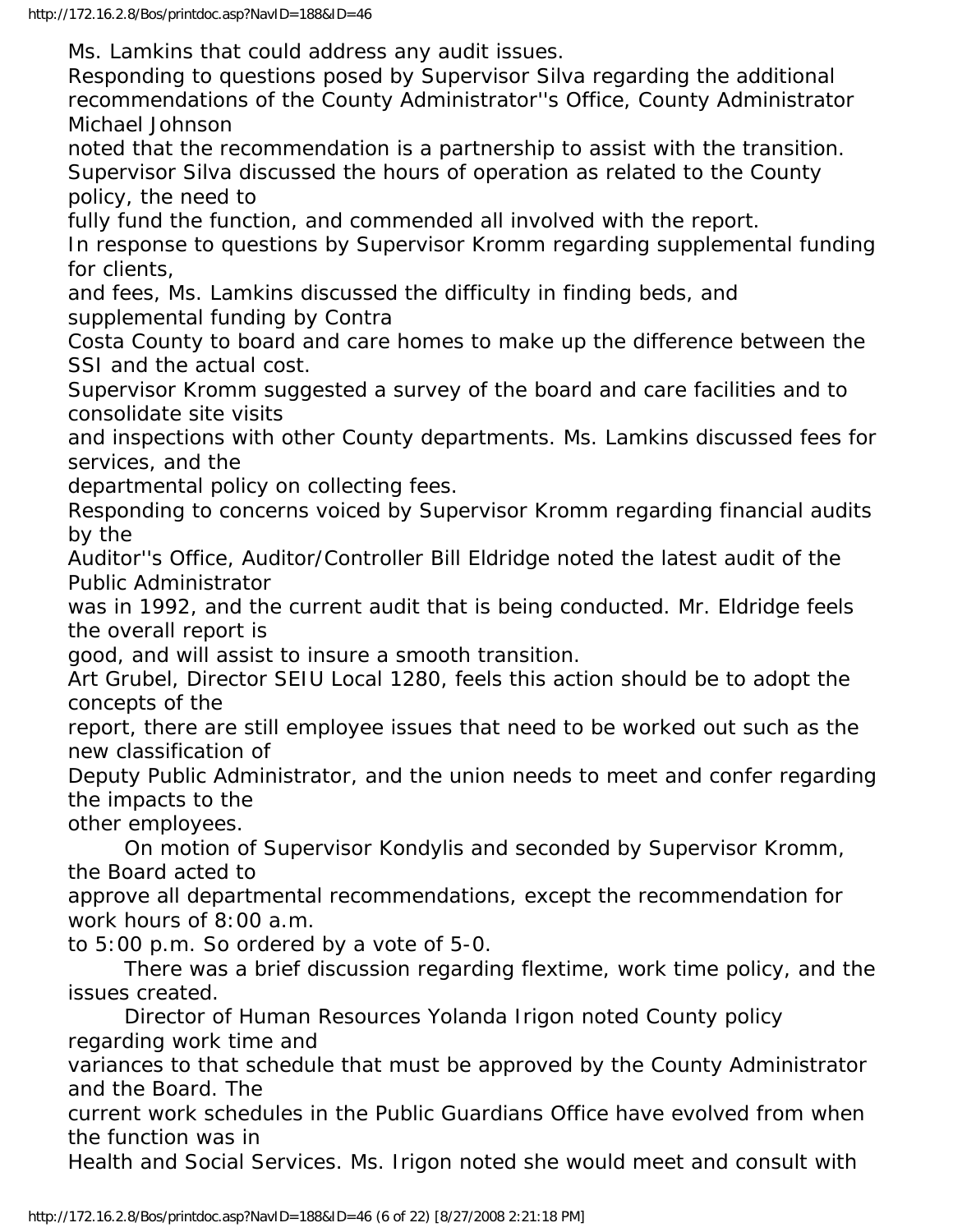the union to discuss

this issue, and requested the Board reaffirm the policy.

 Supervisor Thomson and Supervisor Kondylis feels managers should have the ability to

provide the flexible work schedule as long as office operations and client services are not hindered.

 Mr. Grubel feels a practice exists, that changing that practice of flextime is a meet and

confer/consult issue. Hopefully that can be done.

 Supervisor Silva discussed County policy that is in place, and noted staff will need to meet

and consult with the union to get the process going. This report is a framework.

 Mr. Johnson noted the County would meet and discuss the effects of the change with the

union. The report does note management difficulties with the many different work schedules, and

closed for lunch. It is important to reinforce the policy.

On motion of Supervisor Silva and seconded by Chairman Carroll, the Board acted to

reinforce the policy for work hours of 8:00 a.m. to 5:00 p.m. So ordered by a vote of 4-1, Supervisor

Kondylis voted no.

(Item 19) RESOLUTION NO. 2002-043 AMENDING THE SOLANO COUNTY BOARD OF SUPERVISORS''S RULES, ADOPTED

Assistant County Counsel Wendy Getty reviewed the information contained in the

Agenda Submittal from her department dated March 12, 2002, incorporated herein by reference,

regarding amending or repealing the Board of Supervisors'' Rules of Procedure, noting this

amendment would address special district appointments that are in more than one supervisorial

district.

Supervisor Kondylis feels the recommendations for such appointments need to be

proportional to the number of constituents served within the special district boundaries.

Chairman Carroll discussed proportional appointments made in the past for the Vacaville/Elmira Fire District.

Supervisor Kromm feels the language in the policy is good, but suggested when

redistricting is done, a schedule should be done on the special districts that cross over

Supervisorial district lines along with the population percentages. The matter can then come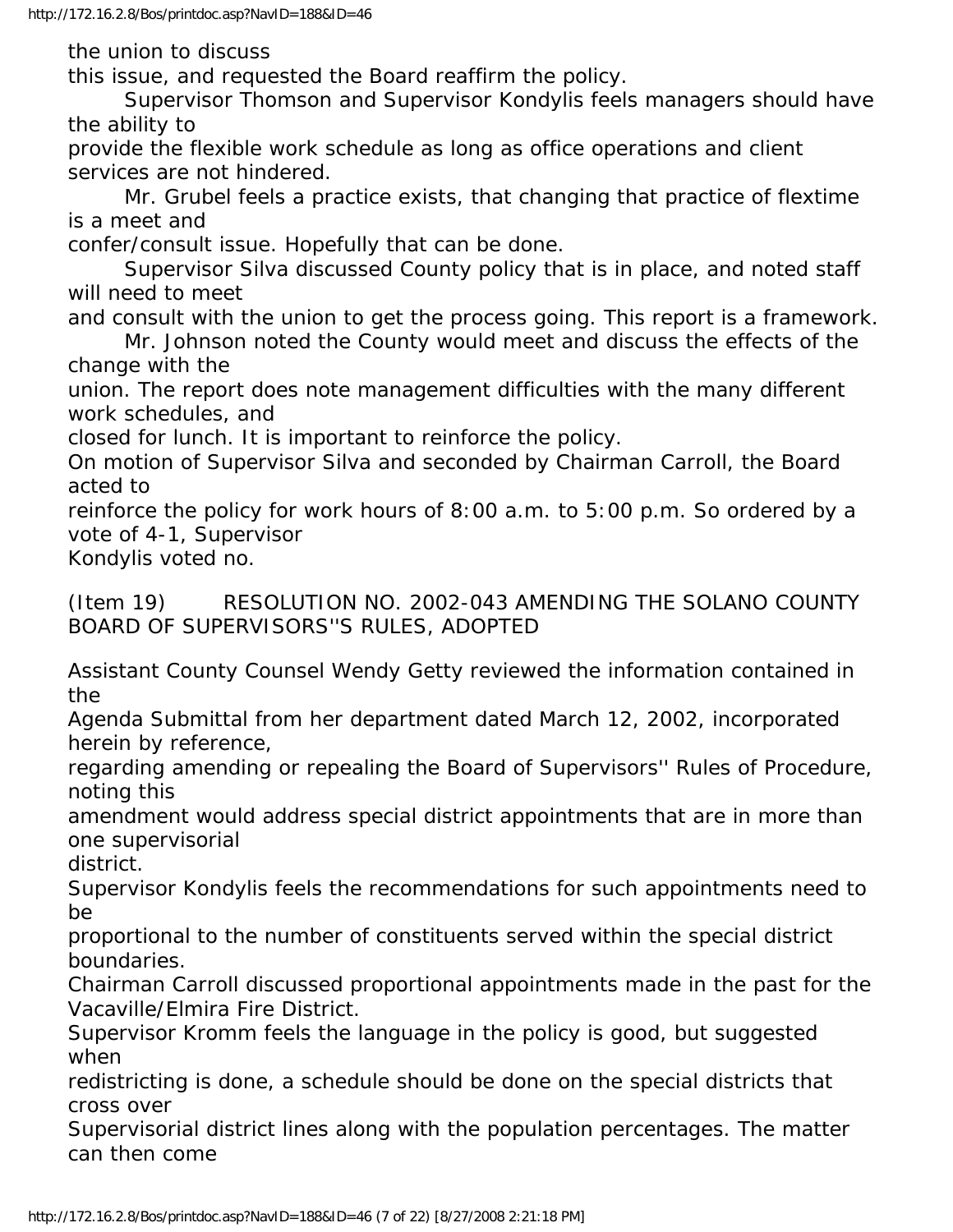before the Board to approve the number of appointments by each supervisor. Supervisor Silva agrees with the recommendation by Supervisor Kromm, and feels the

people serving on these special districts should continue to serve until their term is up.

Chairman Carroll discussed the differing requirements for appointees to live within the

special district boundaries, and with difficulties in getting people to serve. Donald Tipton, Vallejo, discussed the options, feels the rules should not be changed, and

feels the term representation needs to be clearly defined for the districts. Jim Campi, Chairman of the Rockville Cemetery District, noted the correct boundaries of

the Rockville Cemetery District which are contained in Supervisorial Districts 2 and 3, with the

largest portion in Supervisorial District 2.

Chairman Carroll noted there have not been problems in the past with appointments, and

voiced concern with the additional work for staff on calculating proportional representation.

 On motion of Supervisor Kromm and seconded by Supervisor Kondylis, the Board acted

to adopt Alternative A, adding the letter "s" to Supervisor, and to request a schedule be brought

back to the Board of the multiple Supervisorial Districts effecting the special districts with an

allocation by population of each Supervisorial Districts, along with a list of the current district

members and their terms of office. So ordered by a vote of 5-0

(Item 20) AGREEMENT WITH EXIGENT COMPUTER GROUP, INC., RE AUTOMATED IMAGE BASED RECORDING SYSTEM, APPROVED

 TWO APPROPRIATION TRANSFERS IN THE AMOUNT OF \$255,480 EACH TO PURCHASE RECORDING SYSTEM, APPROVED

 The Board was provided with an Agenda Submittal from the Assessor/ Recorder''s Office

dated March 12, 2002, incorporated herein by reference, regarding the purchase of an automated

image based recording system.

 Responding to a questions posed by Chairman Carroll regarding a conflict of interest for

Supervisor Thomson since he will take office as the Assessor/Recorder in January 2003,

Assistant County Counsel Wendy Getty noted there is no conflict of interest since there is no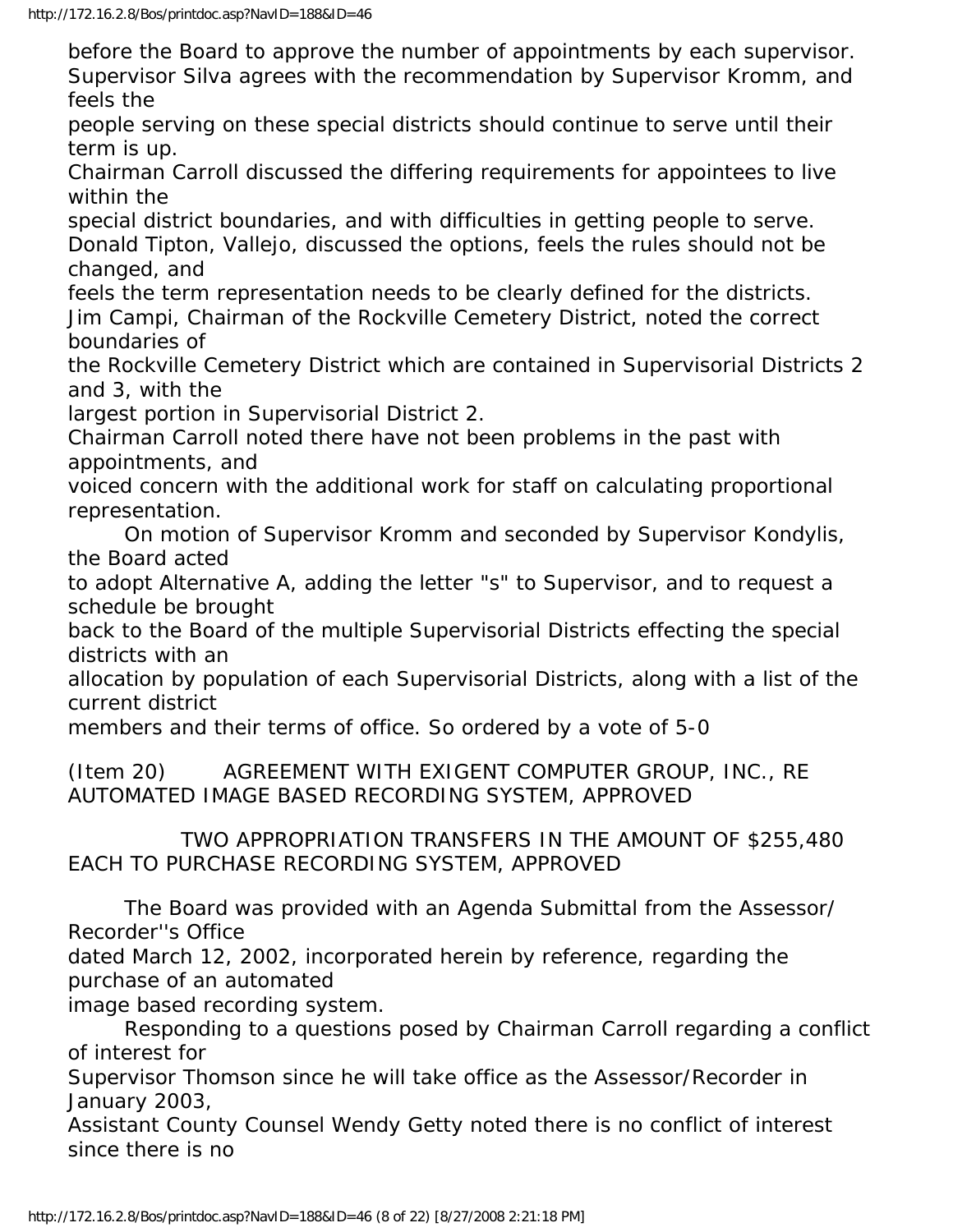personal financial interest.

 Clif Poole, Vacaville, voiced concern with creating any new computer system in the

Assessor/Recorder''s Office when the current Assessor/Recorder will be leaving office in January

2003, feels the decision should wait until the new Assessor/Recorder has been in office for a

while, and that additional staff could address the work increase for the time being.

 Chairman Carroll noted the time requirements when introducing a new computer system.

 County Administrator Michael Johnson noted the department has been working for a

number of years on this project, has done this through the RFP process, and feels this is the best

system for the department.

 Responding to questions posed by Supervisor Kromm regarding interfacing with other

County computer systems, and the RFP process, Chief Information Officer Ken Phillips noted

this system will interface with other County systems, functionality of the system is important and

it does meet the departments current needs, and noted his support for this system. Mr. Phillips

discussed the RFP process that was in place when he came to the County, noted the MIS

Oversight Committee has reviewed and approves this choice, and Mr. Phillips noted the

extensive work that has been done by the department.

Simona MacAngus, Chief Deputy Assessor/Recorder, reviewed the extensive process the

department went through over the past five years, the advantages of this system, an 80% increase in

the number and size of documents, and the need for an updated automated system.

 On motion of Supervisor Kondylis and seconded by Chairman Carroll, the Board acted to

approve the agreement with Exigent Computer Group, Inc., to produce a comprehensive automated

image based system for public records management, to authorize the County Administrator to sign

the completed agreement, and to approve two appropriation transfers to facilitate the purchase. So

ordered by a vote of 5-0.

(Item 23A) ORDINANCE REGARDING BIOSOLIDS ADOPTED ON FIRST READING;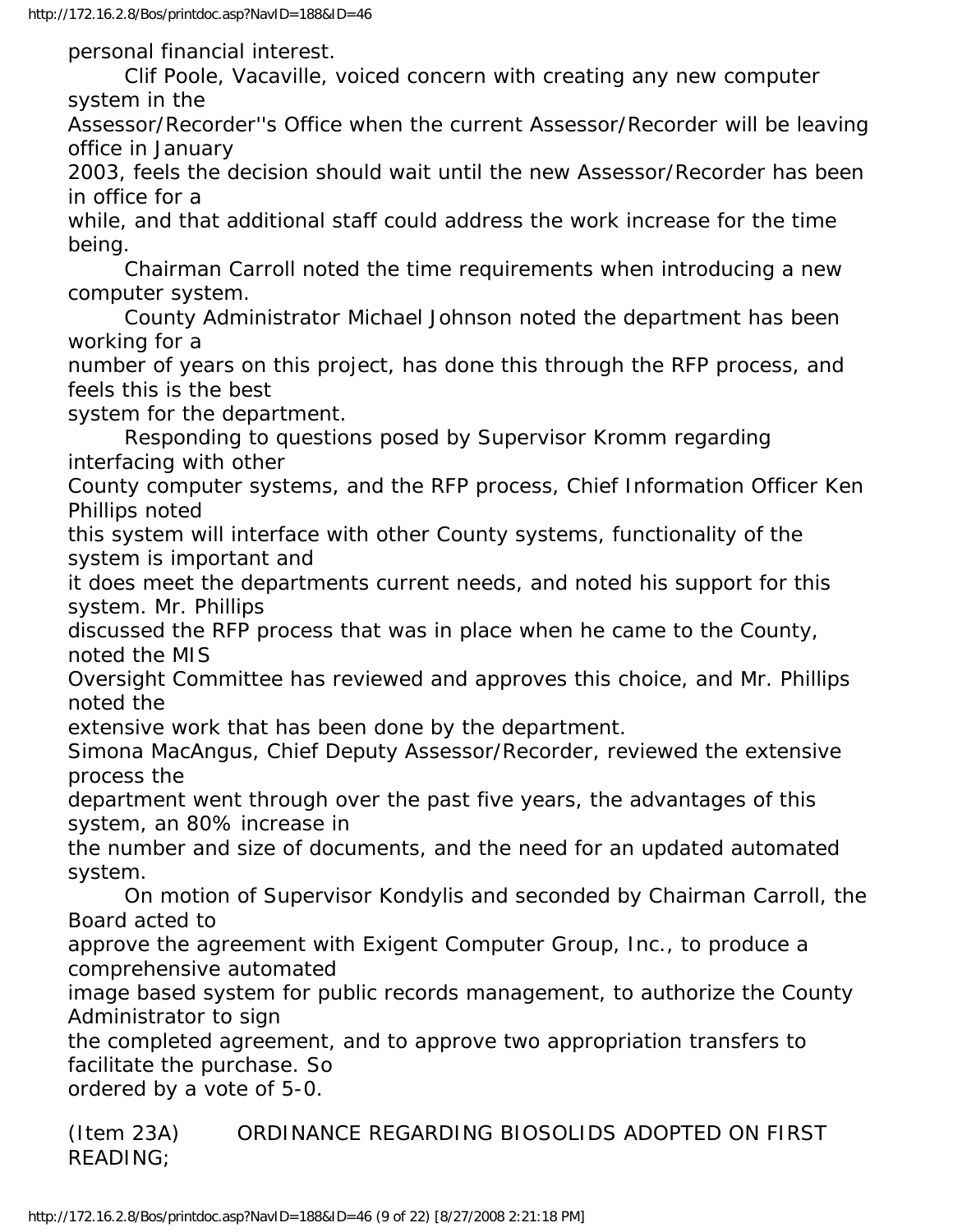SECOND READING SET FOR MARCH 26, 2002

Scheduled on the agenda for this day was consideration of a proposed ordinance, which would amend Solano County Code, Chapter 25 to revise, add requirements, and clarify language pertaining to land application of biosolids in the unincorporated areas of Solano County. On motion of Supervisor Thomson and seconded by Supervisor Kromm, the Board directed that the proposed ordinance be read by title only. So ordered by a vote of 5-0. Dennis Kalson, Program Manager for Environmental Health with the Department of Environmental Management, reviewed the information contained in the Agenda Submittal from his department dated March 12, 2002, incorporated herein by reference. Mr. Kalson reviewed a visual presentation, a hard copy is incorporated herein by reference, outlining the issues and the reason for changes in the ordinance relating to notification and determining on site wind speeds at the time of application. Many of the changes do coincide with State law regulation changes. Responding to questions posed by Supervisor Thomson relative to the 25 MPH wind speed, and with newspaper notifications in Rio Vista, Mr. Kalson noted the primary mode of notification would be through the newspaper, but the River Herald News is only published on a weekly basis. The primary applicator will provide notification to the newspapers, and has no intent to apply biosolids within two miles of Rio Vista. The 25 MPH wind speed, proposed in the ordinance, is based on State law and backed by sound science. The main point in setting the 25 MPH limit is to control dust. Chairman Carroll opened the public hearing. David Marianno, Suisun, noted the County is accepting the "B" sludge that is produced in the Bay Area, and is concerned with what may be contained in those biosolids. Mr. Marianno noted concern with the wind, with animals grazing on land only thirty days after biosolids were spread, requested all biosolids be disked under, and encouraged the Board to continue to closely regulate this activity.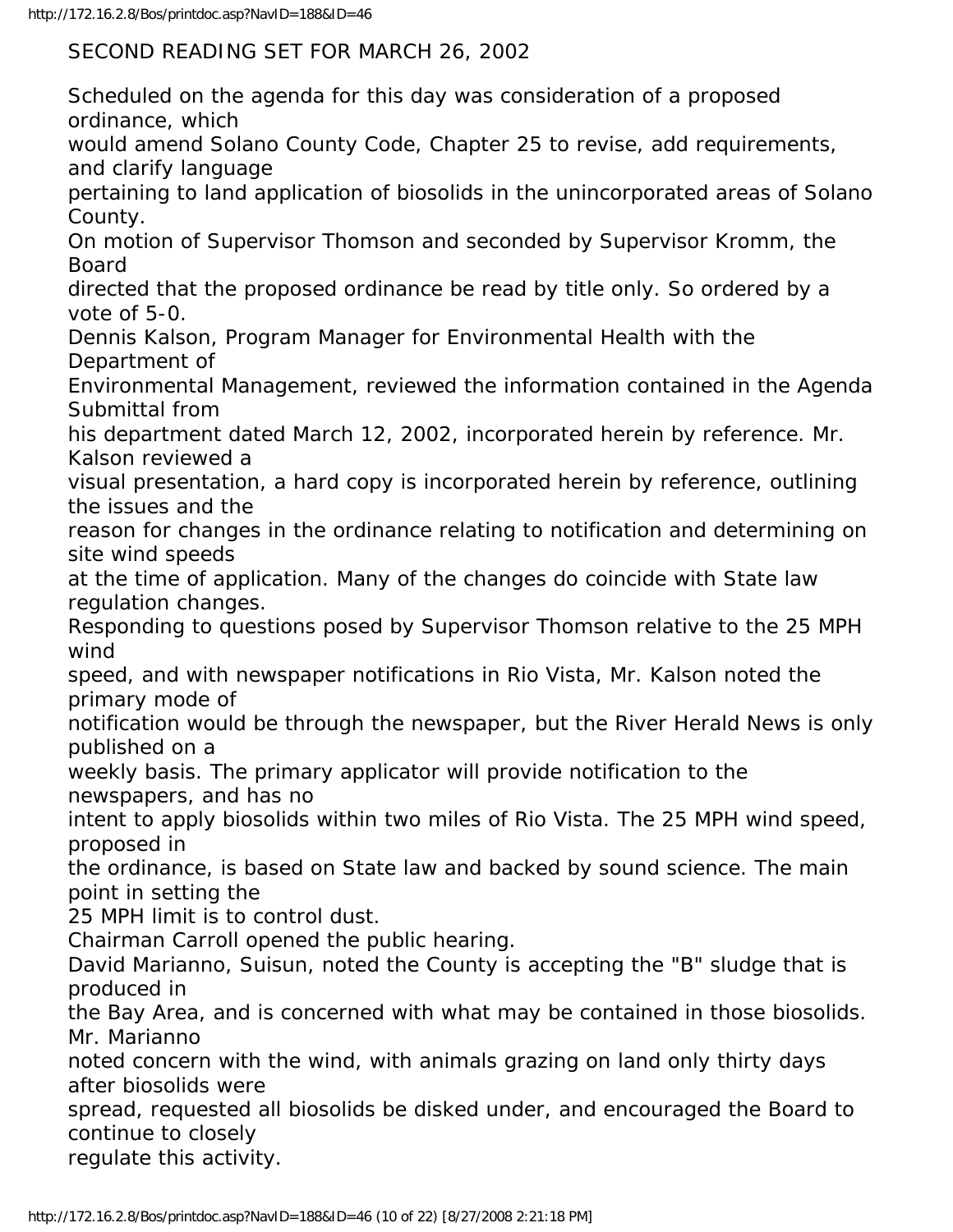Dr. Mark Grey, Synagro West, Inc. (Synagro), feels the process to update the ordinance was good, discussed input at community forums regarding the odor issue in Rio Vista, the changes in the ordinance reflect the efforts to resolve the odor issue, and supports strong control along with controls through the Regional Water Quality Control Board level and the federal level. Dr. Grey feels that there are many misconceptions about the application of biosolids relative to the amount of regulation placed on it. Synagro will be implementing the new California General Order of regulations, and noted his availability to discuss the program. Class A and B biosolids are exclusively used in Solano County, and are closely monitored. Martin Emigh, Dixon, noted his support for the application of biosolids. Dave Hamilton, Rio Vista, noted reluctance of the addition of wind speed restrictions and feels it is not needed due to the creation of dust with many other farming activities. Mr. Hamilton noted random sampling and independent testing of the material coming into the County with comparable test results by the applicators, spreading of biosolids does help solve waste problems, and supports the use of biosolids. Responding to questions posed by Chairman Carroll relative to the issue of monitoring the wind speeds, and if there is a nitrous oxide component to air quality, Mr. Kalson noted Synagro will maintain wind speed measuring equipment on the biosolids site, County staff will randomly inspect and verify the wind speeds. Director of Environmental Management Birgitta Corsello noted the 25 MPH wind speed for particulate matter is based on regulations under the Air Pollution Control District. This area is under the Bay Area Air Pollution Control District, and noted the use of the restriction is a way to monitor and track pollutants within two miles of the city. Rio Vista may be the only area for potential conflict. Mr. Kalson noted the regulation is for dust control and only applies to the biosolid applications, not other farming activities. Duncan McCormack, Rio Vista, noted his complete satisfaction with the use of biosolids. Mr. McCormick discussed the benefits of the biosolids, feels it is ecologically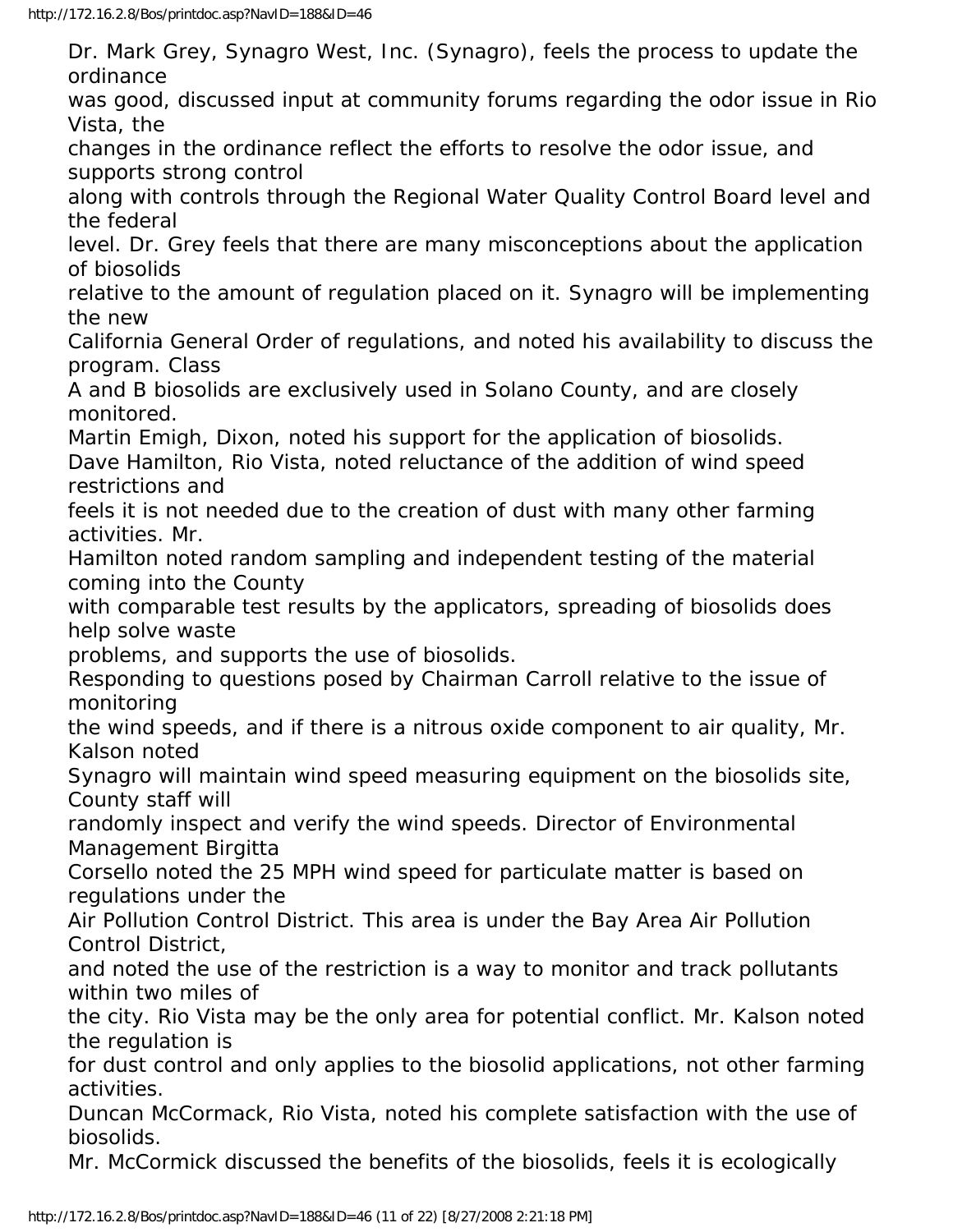sound to apply the

biosolids, that wind is not a factor in most of the remote areas where it would be applied, and

supports the use of biosolids.

As there was no one further who wished to speak on this matter, the public hearing was

closed.

Supervisor Silva feels the farmer and the applicator need to use some common sense

when applying the biosolids relating to potential odor problems, and if there are a number of

violations the applicator''s permit should be pulled, and does not see the benefit of measuring the

wind speed in remote areas, and noted opposition to permanent wind monitoring stations.

Mr. Kalson noted the wind speed measuring instruments that are to be used are hand held,

the applicator will have full responsibility in determining when winds are to high, and discussed

the County inspection and enforcement program.

Chairman Carroll suggested the word of "may" rather than "shall" for discretion, and the

use of common sense, Mr. Kalson noted his department would to continue to revisit this

ordinance, and noted the word "shall" pertains to the implementation of the wind speed control

when application is within two miles of a city center, and not beyond that. Responding to questions posed by Supervisor Thomson regarding notification, and would

like to see notification through the newspaper, Ms. Corsello noted the intent to notify the city

manager and/or the mayor was a forewarning in case there were complaints. Ms. Corsello

suggested adding into the notification requirements that the applicator publish notices in at least

two papers that serve that area. Supervisor Thomson also feels notification in two papers should

be added to the ordinance.

On motion of Supervisor Kondylis and seconded by Supervisor Silva, the Board acted to

adopted the proposed Ordinance with the addition of the requirement for the applicator publish

notices in at least two papers that serve that area, and to schedule the second reading for March

26, 2002. So ordered by a vote of 5-0.

(Item 23B) PRESENTATION OF THE OPEN SPACE IMPLEMENTATION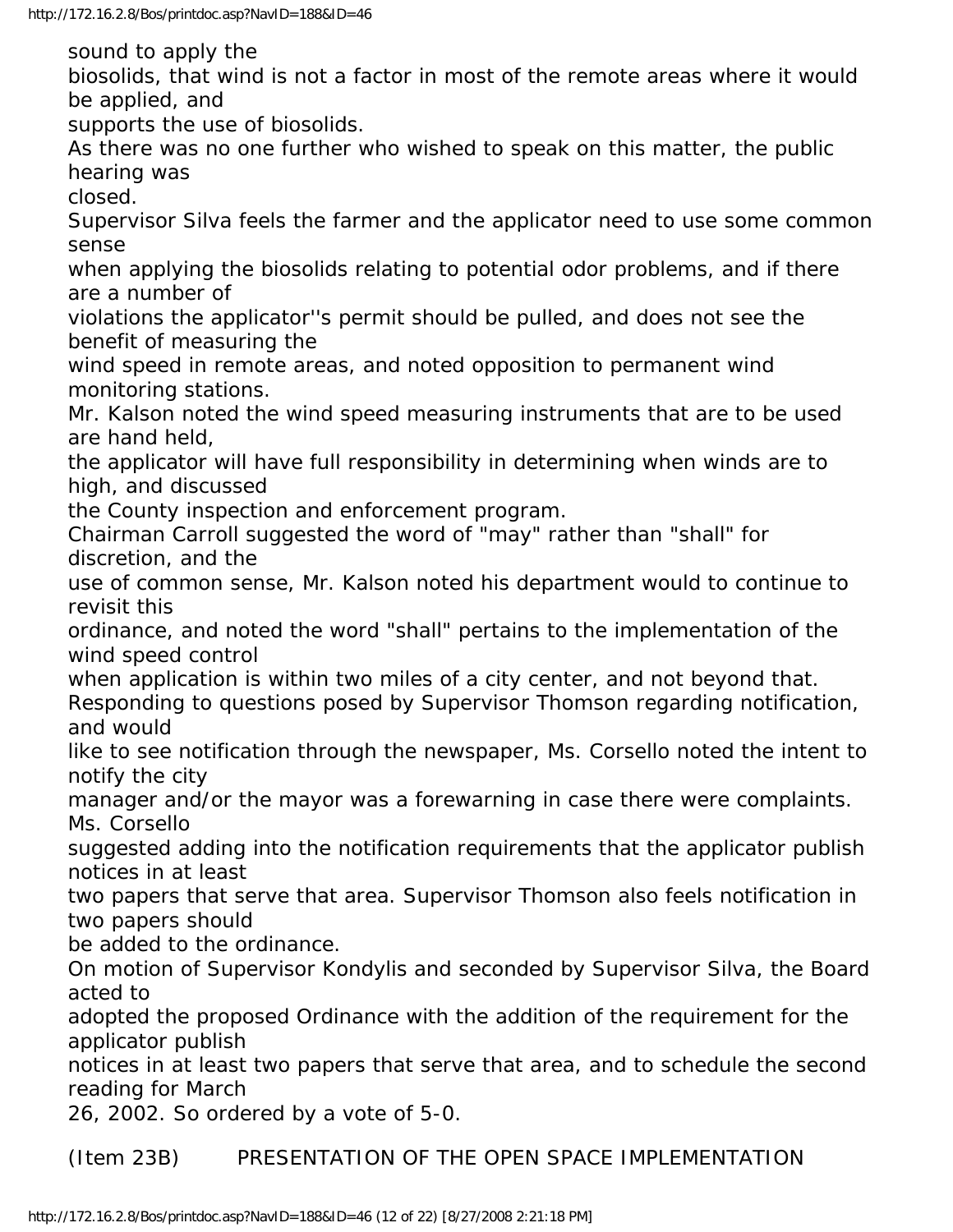## STRATEGY PROJECT AND DRAFT REPORT, RECEIVED

 Director of Environmental Management Birgitta Corsello gave a brief background of the

project, and introduction of the presentation.

 David Schnee, lead consultant, reviewed a six part presentation outlining the draft

document, introduction and background of the coalition, the benefits of open space, costs and

funding of the strategy, management and the follow up steps that are being considered. Mr.

Schnee reviewed slides 1 through 24 of the power point presentation, a printed copy is

incorporated herein by reference.

 Tina Stott, Land Planner for Stott Planning Associates, reviewed the overall land strategy,

funding, and management of the lands. Ms. Stott reviewed slides 25 through 55 of the power

point presentation.

 Haila Fine, Godbe Research & Analysis, reviewed the information contained in a visual

presentation, a printed copy is incorporated herein by reference, outlining the research objectives,

the methodology, issues of importance, comparisons on support of assessment district a parcel

tax or a sales tax, management of a district, and conclusions of the survey.

 There was a brief discussion regarding the different types and benefits of governing

boards.

 Donna Harr, Fairfield, noted that agriculture will be impacted by this proposal, there is a

need for input from the agriculture community before the plan goes forward, input is needed

from the farmers regarding open space easements. Ms. Harr also noted there will be a devaluing

of property with open space easements, the need to preserve agriculture in the County, and feels

moving forward is premature.

 Natalie Dumont, Greenbelt Alliance, expressed support for the creation of an independent

elected countywide open space district with an independently elected board. Ms. Dumont gave a

brief background on the Greenbelt Alliance, believes the open space district is the best form of

organization for the open space entity, noted the funding benefits of an independent district,

discussed the benefits of an elected board, and suggested speedy endorsement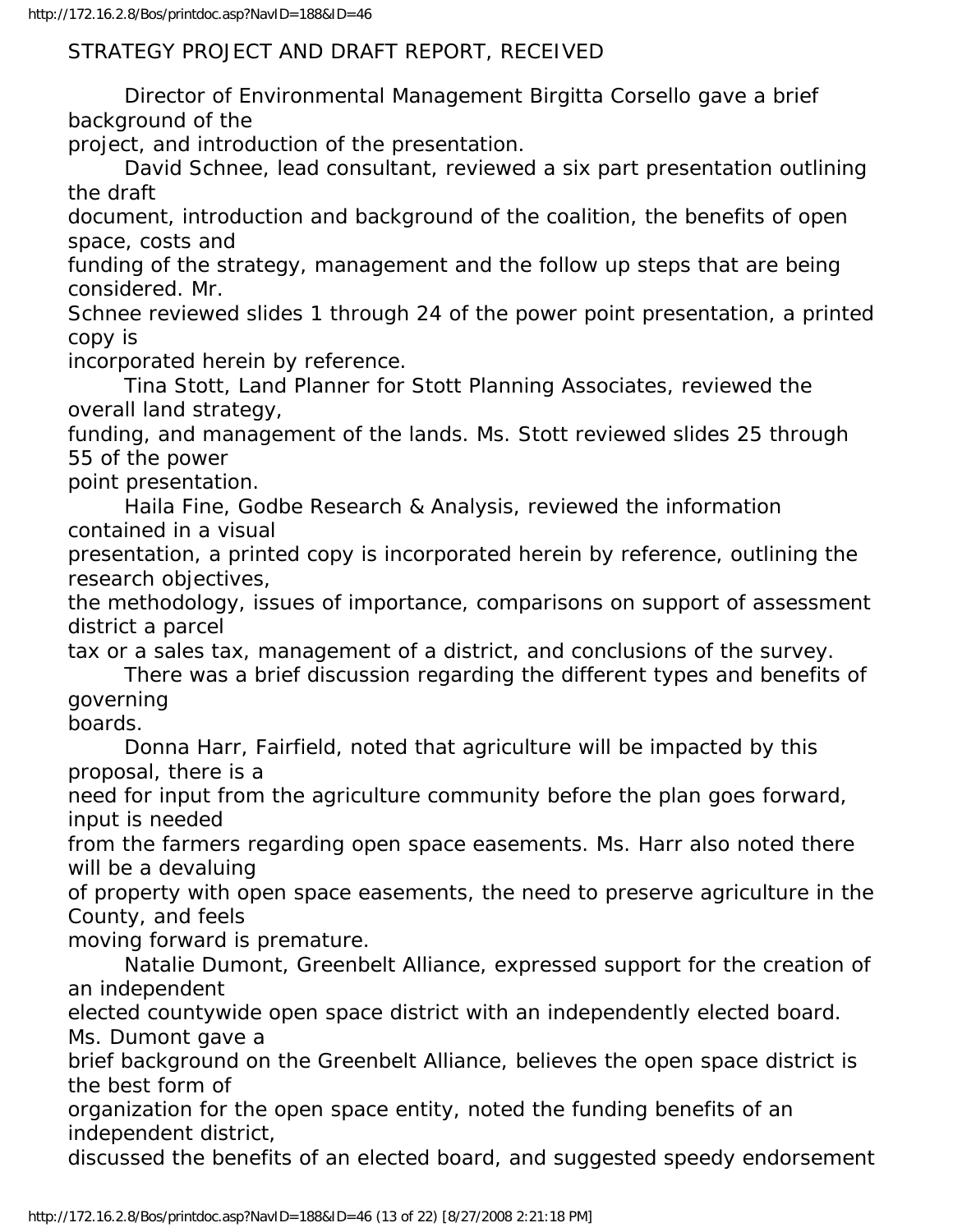of the plan.

 Kenneth Browne, Chairman of Solano Group Sierra Club, noted the reasons why it is

critical to form an open space district as soon as possible, how vital open space is, and urged the

formation of an independent district with an independently elected governing board.

 Bob Berman, Benicia, noted his involvement with open space for many years, the need

for a countywide plan and agency for open space. There are needs for community separators, and

space for regional recreational activities. This effort is not directed at the preservation of

agricultural lands, which needs to be done separately. This effort is looking at willing sellers,

and working with property owners, and is a cooperative effort between four agencies. There is

an opportunity to create a countywide open space district with an independently elected board.

 Responding to questions posed by Chairman Carroll regarding how Mr. Berman would

envision an independently elected board, Mr. Berman feels the board would consist of 5 or 7

members, the County would be divided up into wards of equal population. The easiest way

would be to utilize the Board of Supervisors District boundaries, and the elections would be

determined with the person getting the highest vote. This would give equal representation for all

residents. There may be a need for a broad based citizens advisory committee that would be

somewhat like a planning commission, the advisory committee would provide advice to the

elected board. It is important to have a single dedicated group. Chairman Carroll does not want

to see such a board with eminent domain power, Mr. Berman feels it should be noted in the

bylaws that this type of board would not have the power of eminent domain. Pam Muick, Executive Director Solano Land Trust, noted her 25-year career and

experience with natural resources, noted pride in working on this plan, and that this is a draft

plan open for discussion. The Solano Land Trust unanimously approved a resolution,

incorporated herein by reference, to support the Open Space Advisory Committees effort to move

forward to create this entity, to encourage the Mayor''s Conference and the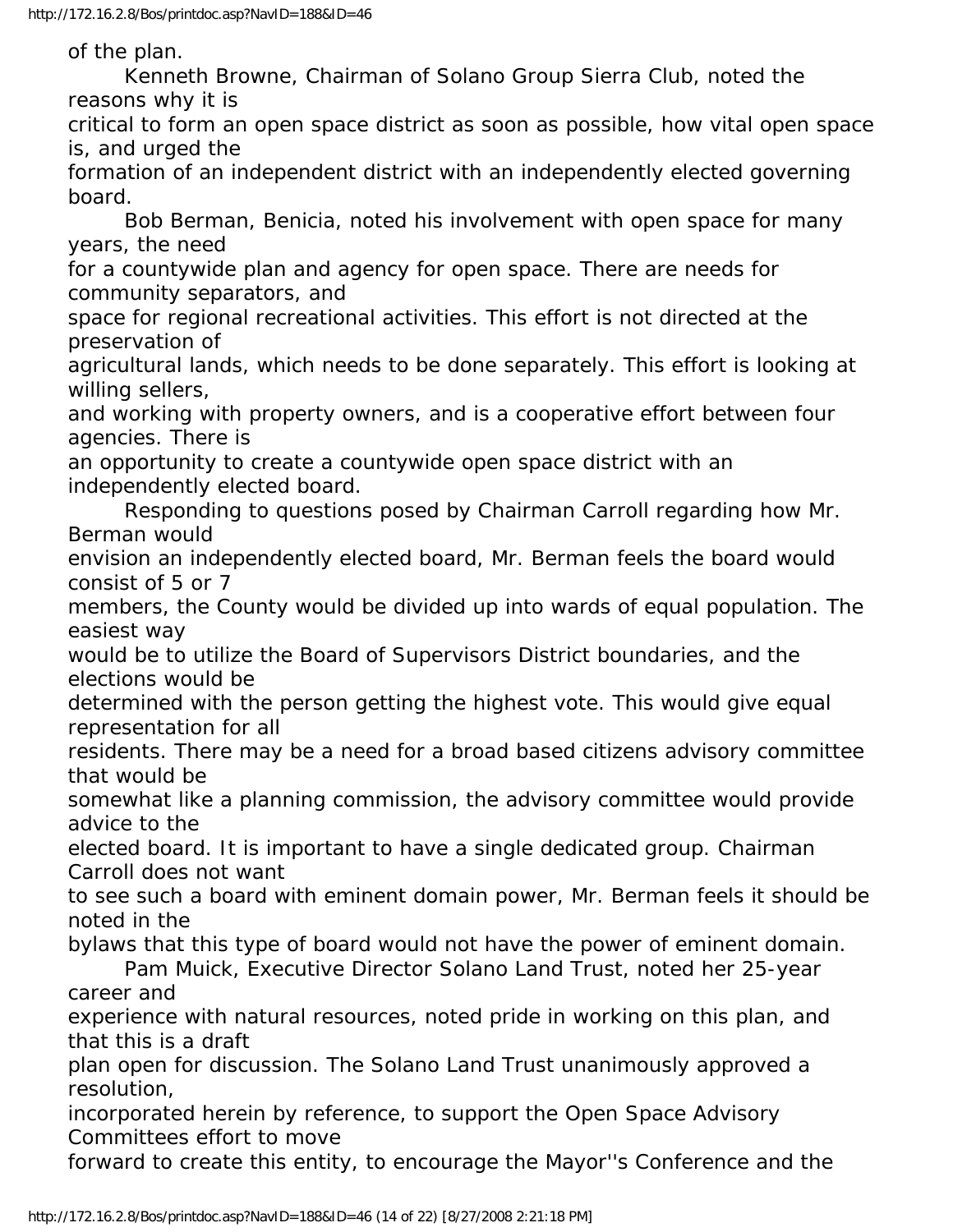Solano Board of

Supervisors to speedily endorse creation of an open space district through State legislation, and

to support an independently elected board or a transition from an appointed board to an elected

board in concurrence with the Mayor''s Conference and the Board of Supervisors. Ms. Muick

noted agricultural representation on the committee, technical advisory committee representatives,

which the Farm Bureau had been invited to have a representative on the committee but they

declined. The Solano Land Trust is bringing out a study for comment to look at an agricultural

conservation easement plan for the County, which has had full representation by the farmers for

this process.

 Responding to questions posed by Supervisor Silva regarding who would be doing the

presentations to the city councils, Ms. Muick noted typically a power point presentation would be

done with a member of the Open Space Coalition, a consultant if funding allows, a project

management person, and one other local person. Supervisor Kromm noted several presentations

he had been with that were done mostly with volunteers. Supervisor Silva expressed concern

relative to funding for the project.

 Darla Guenzler, Associate Director of Bay Area Open Space Council, noted involvement

of her group with the management team for the project. Ms. Guenzler gave a brief background

and work that has been done by the Bay Area Open Space Council, and noted a letter of support

for creation of an open space district and local funding. In the Bay Area only Napa and Solano

Counties do not have such entities in place and noted advantages of such a district, she supports

an independently elected board, would support a transitional board to and independent board,

suggests including in the enabling legislation a provision that activities be consistent with local

land use plans which can be useful to insure the districts activities are not confused with any real

use of exercised land use authority. Ms. Guenzler commended the work that has been done and

offered assistance in moving forward with the project.

Delores Johnson, Rockville, voiced concern with the loss of agricultural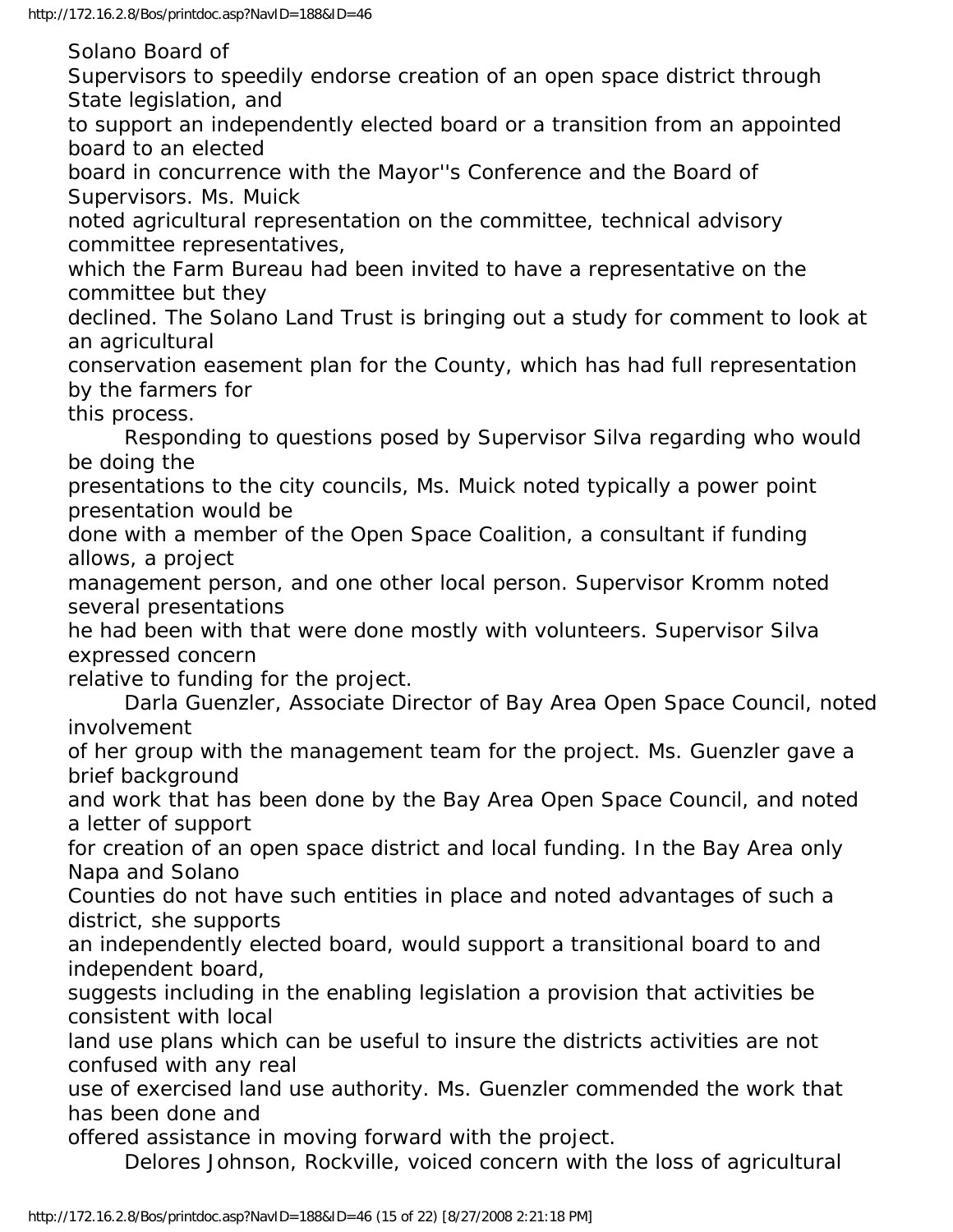lands. The ag

community contributes greatly to County economics, and Ms. Johnson feels that current land use

provisions in the County are sufficient to protect agriculture. The public has elected the Board of

Supervisors to ensure the General Plan is followed and to ensure that all the zoning codes and

ordinances are followed. Ms. Johnson suggested expanding the Parks Department instead of

creating a new organization, noted opposition to the formation of an open space district and feels

the Board of Supervisors should conduct the County business.

 Clif Poole noted this issue has been ongoing for a number of years, the advisory

committee had no authority, and the executive committee made all the decisions. Mr. Poole

noted support for open space, feels the proper solution is to purchase the land from willing

sellers, there is a devaluation of property when it is designated open space, discussed problems

with long range plans with such a district and the property owners use of land that is in that plan,

and feels there are many issues to be resolved and this is not ready to go on the ballot. Mr. Poole

noted Proposition A has forced growth into the cities, and noted the potential for irreparable

harm to cities in the County. Mr. Poole feels this is an assessment district with a proportionate

benefit system, which poses problems.

 Jeanne McCormack, Rio Vista, voiced concern with such little involvement of the farm

leadership in the County in this project, the great number of impacts on neighboring ag lands

with the purchase of land for recreational use and habitat. We do need recreational land and

preservation of habitat to maintain the quality of live in the County, but we must ensure that

agriculture is not hurt in doing so. Ms. McCormack suggested extreme caution be used when

proceeding with this project. There are issues that need to be considered such as an

independently elected board and the potential lack of representation for agriculture, a joint

powers authority may be better, and encouraged some collaboration between the Open Space

Advisory Committee, the Ag Advisory Committee, the Solano Land Trust Ag Easement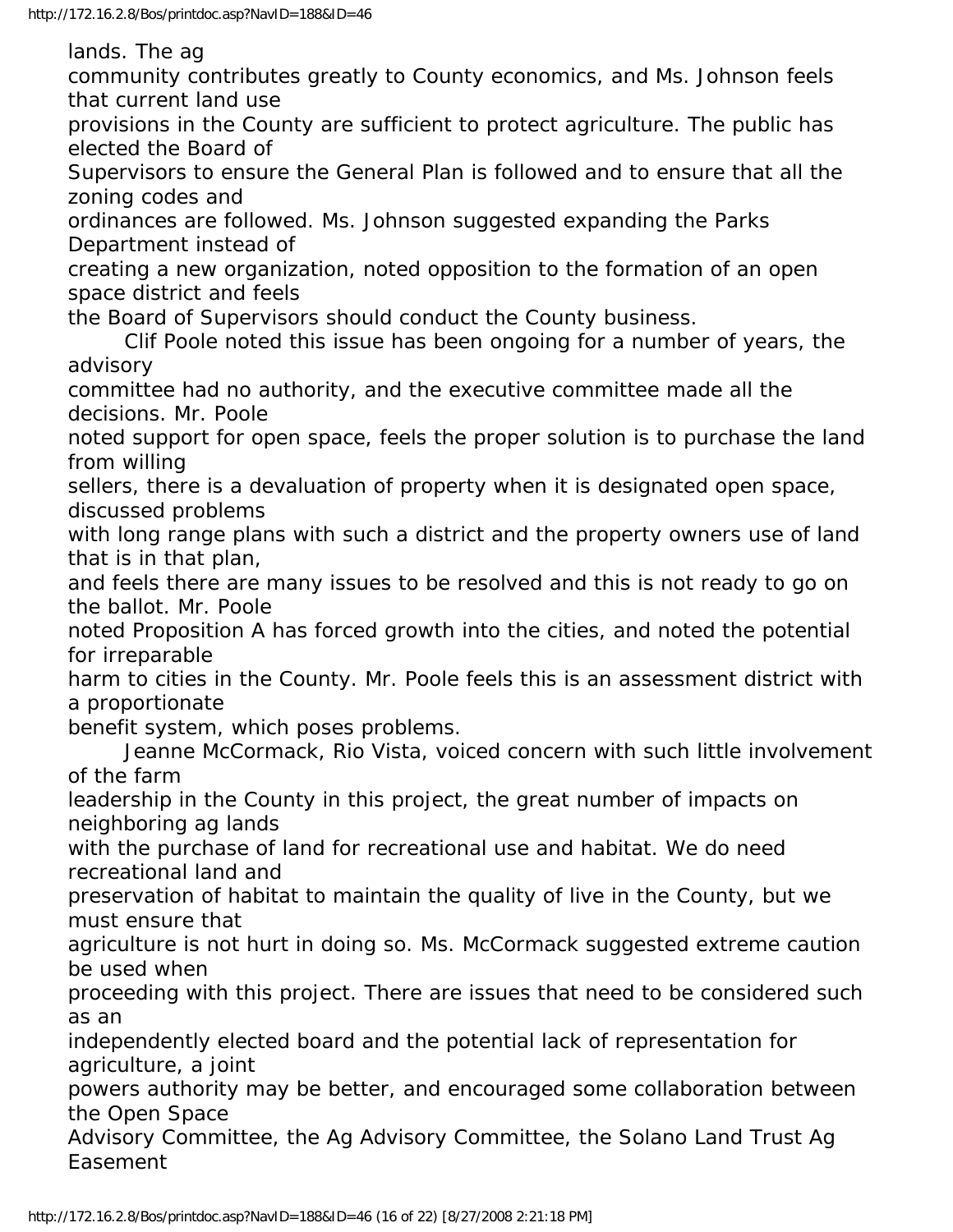Committee and perhaps some Farm Bureau participation for input to not adversely impact

agriculture.

 Chairman Carroll discussed the advantages of the greenbelt area between Vacaville and

Dixon, and the protection of agriculture in that area. As the County grows there will be

expansion into ag lands and a plan such as this will extend the process as long as possible.

 Supervisor Kromm noted the process started two years ago, intermittent participation

from the farm community. There are concerns that surround land use issues in the County, and

the difficulties in getting all the interested parties together. This report is specific to the

protection of ag lands, but there are interests in community separators, habitat, and recreational

areas. The only way for land protection for ag and for recreational purposes is to have a group

that will go out and get the funds to accomplish both. It is important to move forward in light of

development pressures in the County.

 Supervisor Silva feels there is a need to make this work with consensus, and the cities

need to agree. There are many considerations and opinions if there should be a separate board or

how that board should be constructed. Supervisor Silva noted concern for the ag community, the

need to be aware of all the various plans for the County, and suggested Alternative 3. Everyone

needs to be in agreement before the County goes to the Legislature for assistance.

 Supervisor Thomson noted the suggestion for additional meetings with representatives

from the ag community.

 Chairman Carroll voiced concern to ensure that Board is fully informed on what is taking

place at these forums.

 Supervisor Silva discussed actions taken by he and Supervisor Kromm, in separate action

from the Board, to get a place holder bill number in case the issue came back to the Board.

 Supervisor Kromm noted the need to work with our Legislative Analyst Paul Yoder to get

a bill together for November. We would have to get concurrence from all the cities prior to that,

and to determining what the timing is to get this through. Supervisor Kromm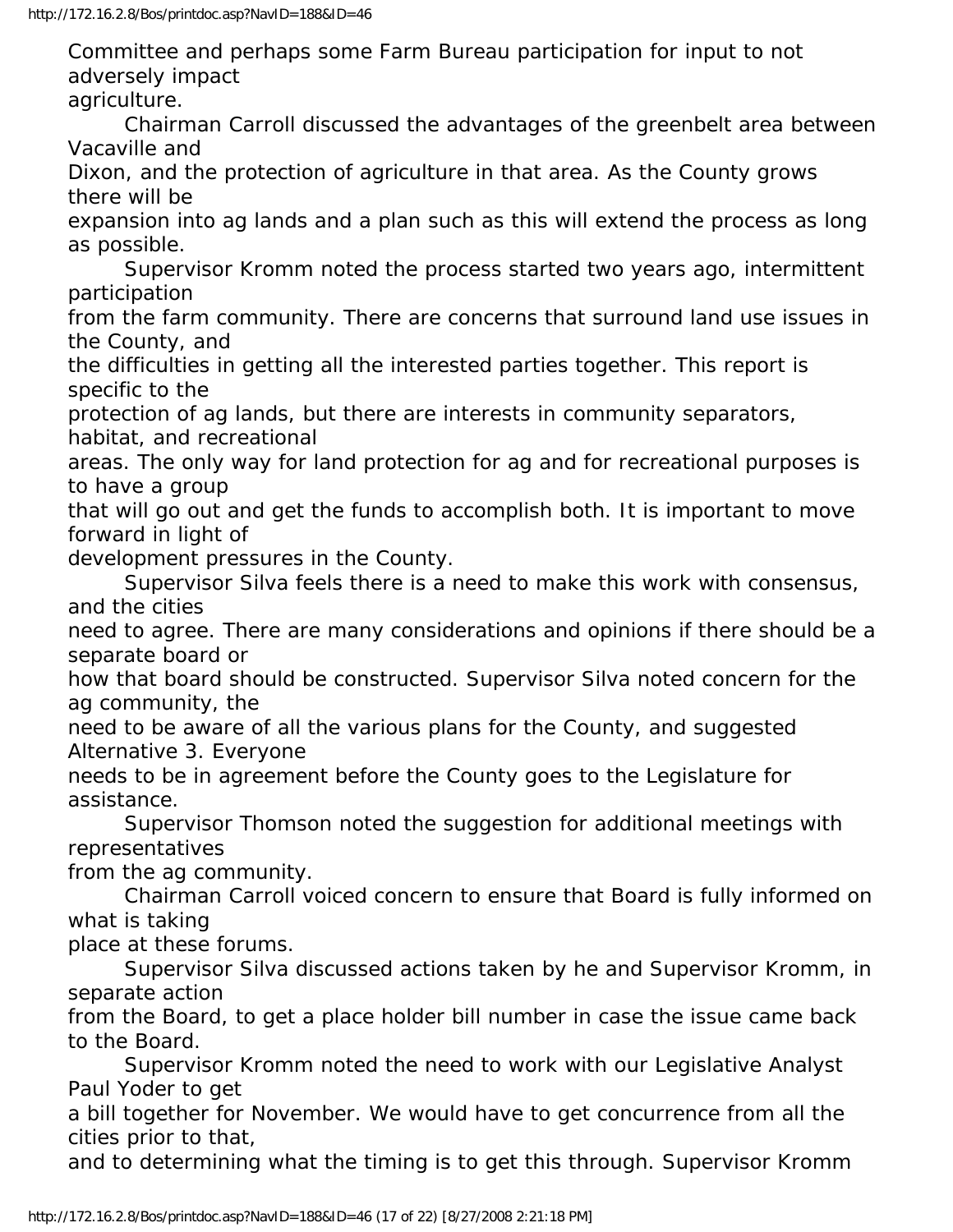http://172.16.2.8/Bos/printdoc.asp?NavID=188&ID=46

expressed concern

with getting everything done to get the bill in.

 The Board requested information from Legislative Advocate Paul Yoder regarding draft

legislation to create a countywide open space district prior to making any decisions on the open

space district. Item 23B is continued after input from Mr. Yoder.

(Item 18 B) LEGISLATION RE CREATION OF A COUNTYWIDE OPEN SPACE DISTRICT DISCUSSED

The Board was provided with an Agenda Submittal from the County Administrator''s Office,

dated March 12, 2002, incorporated herein by reference, regarding creation of an open space district.

Responding to questions posed by Chairman Carroll regarding clarification of a place holder

bill, Paul Yoder, Legislative Advocate of Shaw & Yoder, Inc., discussed how Solano County had

gotten included in a bill just prior to the bill introduction deadline, a copy of the bill is incorporated

herein by reference. Senator Chesboro felt it was a good idea to introduce a bill and only wants to

move a bill that has local consensus, and Mr. Yoder noted there would be opportunities to amend the

bill. The language in the bill is from legislative counsel, and the language did include language that

Solano County would have an independently elected board for an open space district, but as soon as

possible Senator Chesboro will amend that portion of the bill so it does not call for an independently

elected board.

Chairman Carroll noted his agreement with the amendment to allow further input before the

governance is determined, and will support a district under those guidelines. Mr. Yoder emphatically noted there is not a single word in this bill that has to stay with

this bill. This is a non-fiscal bill, and will have until May 8th to get out of the policy committee,

but would like to have all changes in by the end of April. The second deadline, the bill has to be

out of the Senate by May 31st. Mr. Yoder noted Senator Chesboro would entertain amendments

to the legislation until the middle of April.

Belle Orphilla, Field Representative for Senator Chesboro, reaffirmed that the bill the

Senator has put forward is a placeholder, and is hopeful there will be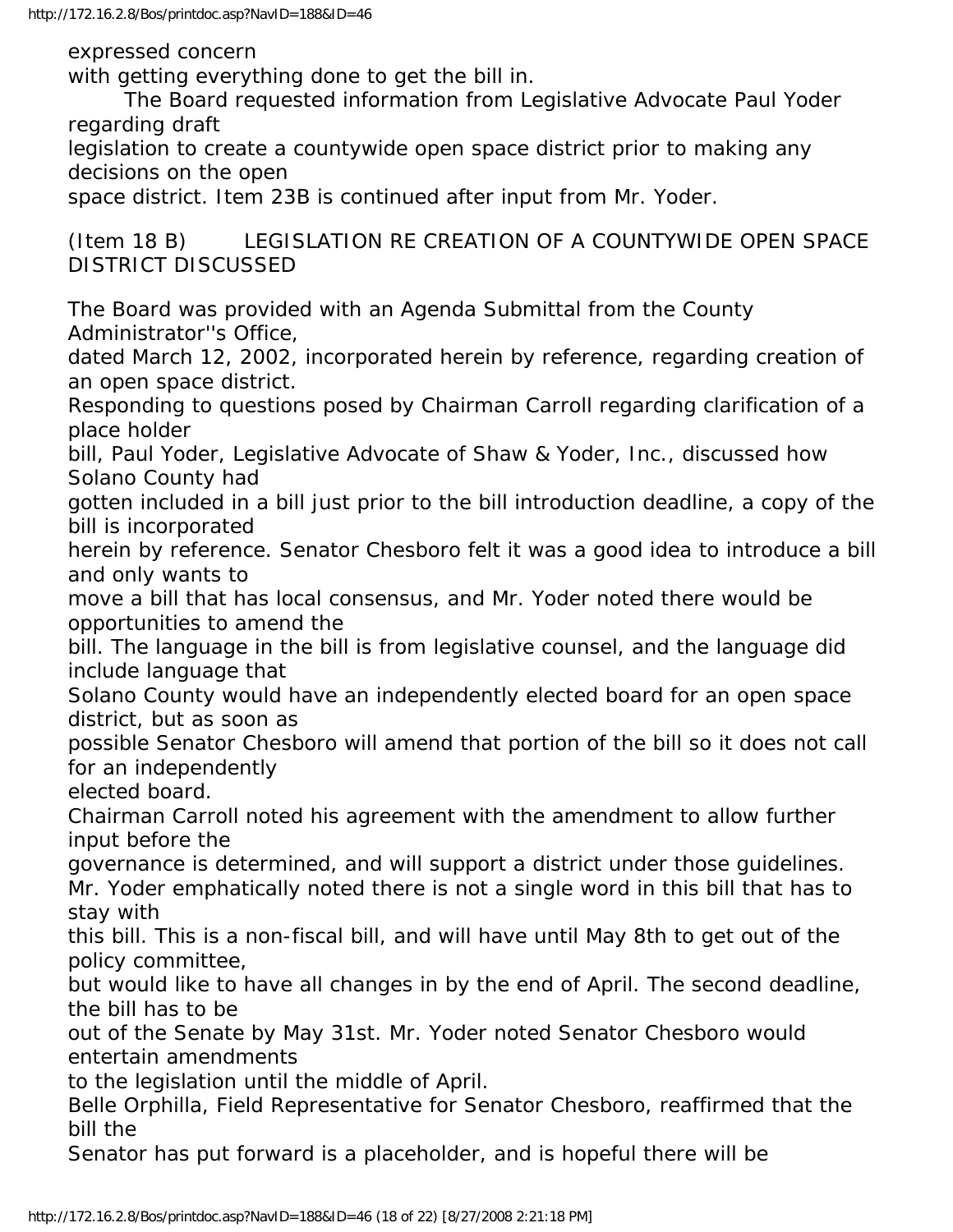consensus to move the bill

forward.

Supervisor Thomson voiced concern with supporting such a bill when there is not

consensus. Supervisor Thomson is concerned with the type of governing board due and the types

of powers it may have, with recreation areas being in close proximity to viable agricultural

operations, and the need to be cognizant of how open space may effect agricultural operations.

Meetings need to be setup with the ag community for their input.

Responding to questions posed by Supervisor Silva regarding language changes to the

legislation, Mr. Yoder noted legislative counsel would craft the final language in the bill.

ITEM 23B CONTINUED

 Chairman Carroll and Supervisor Thomson noted the importance of getting input from

the cities and the agricultural community before any final decisions are made.

 Responding to comments by Supervisor Kromm regarding taking action now to support

the plan, and the driving force for the mayors is the transportation fund measure for the

November ballot. Supervisor Silva noted a meeting is scheduled with the mayors on March 20th

for their input. Supervisor Kromm expressed concern with supporting a fund measure for

transportation unless there is significant open space protection in place simultaneously.

 There was a brief discussion on ways to move forward with this project, the makeup and

options for governance of the board, the issue of eminent domain, and the need for further input.

 Supervisor Kondylis suggested including language in the bill to have the public determine

the governance of the district and to remove the powers of eminent domain if it is approved.

 On motion of Supervisor Silva and seconded by Supervisor Thomson, the Board acted to

adopt Alternate 3 to receive the draft document, to have the project management complete the

public presentations and discussions to also meet with the agricultural community, to complete

gathering of input and to return with recommendations for Board action. So ordered by a vote of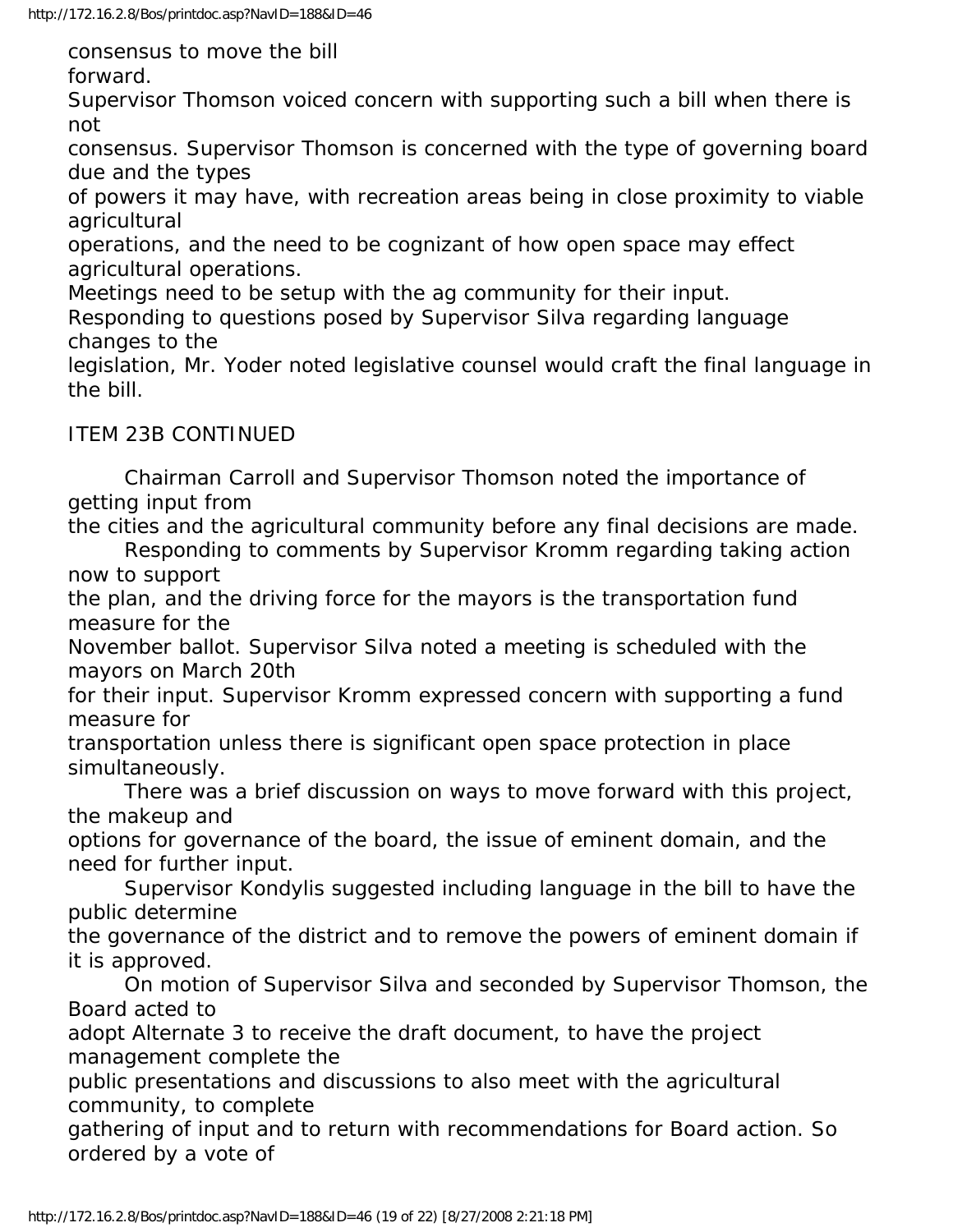5-0.

SPECIAL DISTRICTS GOVERNED BY THE BOARD OF SUPERVISORS: (Item 22) RURAL NORTH VACAVILLE WATER DISTRICT

 Minutes regarding this matter are contained in the Rural North Vacaville Water District Minutes Book.

 As said business was completed, the Board of Directors for the Rural North Vacaville Water District adjourned to continue the regular meeting of the Board of Supervisors.

(Item 21) PHASE ONE IMPLEMENTATION FOR THE MASTER SETTLEMENT AGREEMENT (MSA) STRATEGIC PLAN, APPROVED

 RESOLUTION NO. 2002-044 AMENDING THE LIST OF NUMBERS AND OF POSITIONS (HEALTH AND SOCIAL SERVICES), ADOPTED

 PROGRAM SPENDING PLAN AND APPROPRIATION TRANSFER IN THE AMOUNT OF \$600,000 FROM THE TOBACCO MSA FUND TO THE HEALTH AND SOCIAL SERVICE''S DEPARTMENT BUDGET, APPROVED

The Board was provided with an Agenda Submittal from the Department of Health and

Social Services dated March 12, 2002, incorporated herein by reference, regarding the actions

required to move forward with projects to be funding with the Master Settlement Agreement

funding.

Responding to concerns voiced by Supervisor Kondylis regarding funding to ensure

access to birth control for every woman in the County, Assistant Director of Health and Social

Services Moira Sullivan noted birth control can be added under the strategy to increase access to

primary care services and could be included in the RFP.

Responding to concerns voiced by Supervisor Silva regarding the issue of birth control

not being included in the Agenda item, Supervisor Kondylis wanted to ensure that staff is aware

this is an issue, and to ensure that we are not precluded from including it in the future.

Ms. Sullivan noted the action today would approve moving forward with the process, and

actual contracts would be brought back to the Board for approval.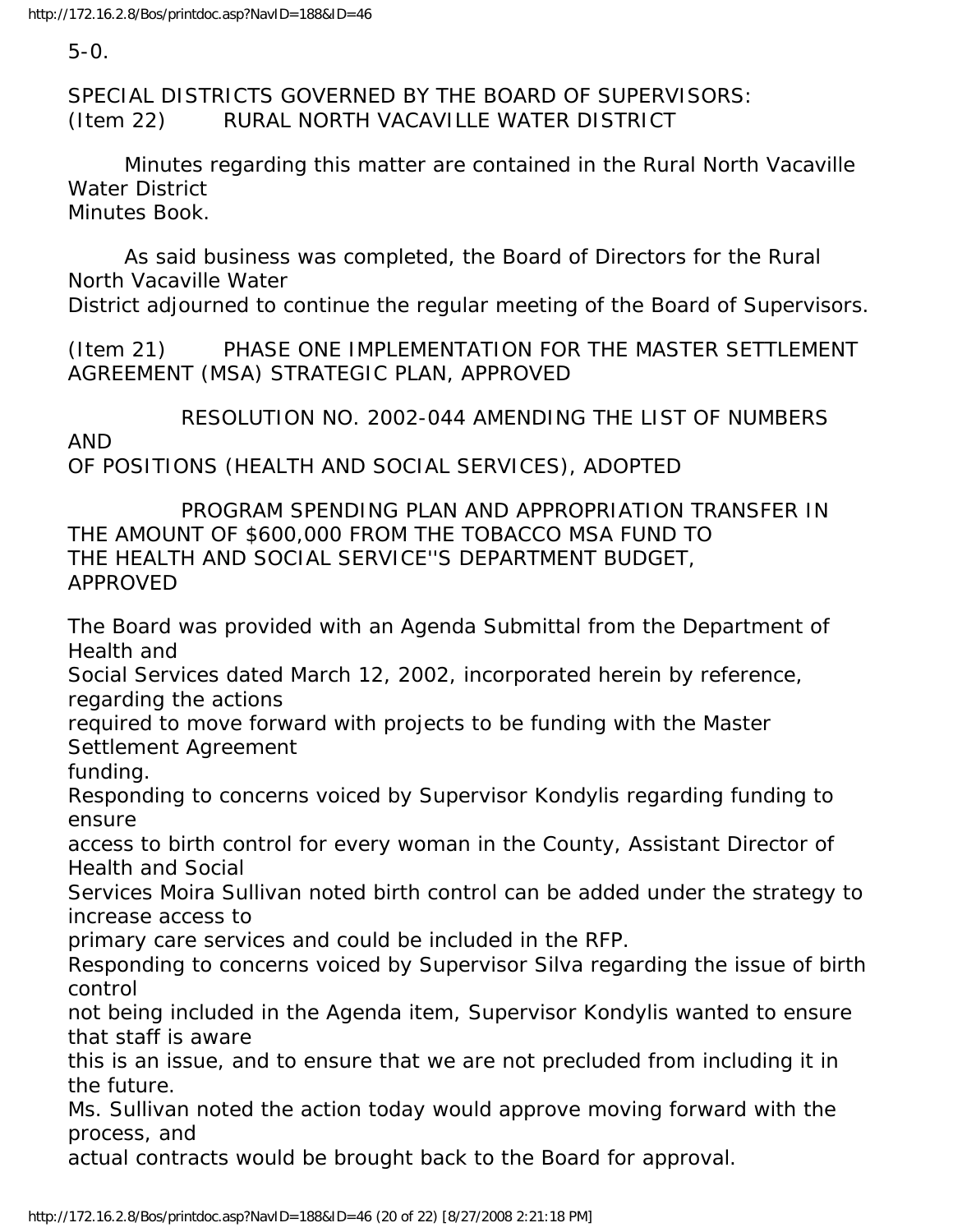Chairman Carroll noted the issue of providing birth control will have to come back before the Board. Marcia Joe Manley, Health and Social Services, noted the strategic plan for health access is to get people into services and to get them covered by insurance. There is funding available for family planning and all other primary care services. It is not likely that MSA funds will have to be used to address birth control. Responding to questions posed by Supervisor Kromm regarding providing of health care, distribution of services in the County, Ms. Sullivan noted the funding is to enroll people into existing programs such as MediCal, and Healthy Families. This program will allow better outreach to the adult population as well as families that are not getting served. Ms. Sullivan noted this program is to encourage participation in a program rather than utilizing the emergency room for services, this will be available throughout the County in particular areas that are under served such as Rio Vista where primary care services are limited. Responding to questions posed by Supervisor Silva regarding encouraging and supporting the school districts to hire more public health nurses in the schools, Ms. Sullivan noted nurses for the schools was not a primary strategy at this time. Chairman Carroll noted cut backs, that could include nurses, that are being discussed for the Vacaville School District and the potential for other school districts to follow, Ms. Sullivan noted the issue could be considered in the future. Ms. Manley noted the MSA funds have been focused on areas where there are no funds available, there are other funds for at least an insurance enroller in the most needy schools in the County. On motion of Supervisor Kromm and seconded by Supervisor Kondylis, the Board acted to approve Phase One Implementation for the Master Settlement Agreement (MSA) Strategic Plan, to adopt Resolution No. 2002-044 Amending the List of numbers and Classifications of

Positions (Health and Social Services), and to approve the program spending plan and

appropriation transfer in the amount of \$600,000 from the Tobacco MSA fund to the Health and